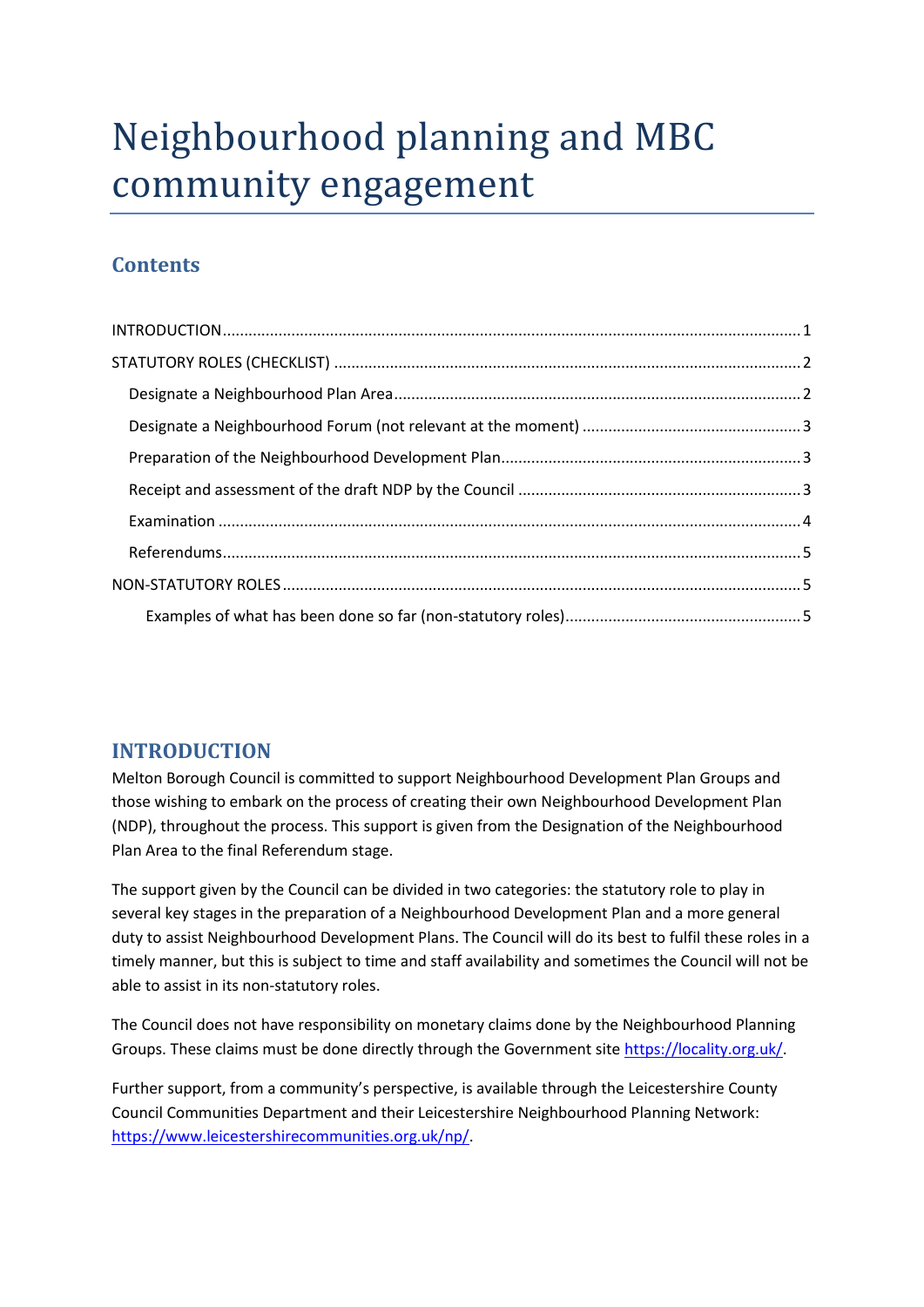The Council publishes Neighbourhood Planning updates in the website:

[https://www.meltonplan.co.uk/neighbourhood-plans.](https://www.meltonplan.co.uk/neighbourhood-plans) The homepage includes the status of current designated Neighbourhood Development Plans and an interactive map summarizing this information. Neighbourhood Plan-specific information can be found by clicking to the map or to the name of the designated Neighbourhood Development Plan on the table.

# <span id="page-1-0"></span>**STATUTORY ROLES (CHECKLIST)**

# <span id="page-1-1"></span>**Designate a Neighbourhood Plan Area**

#### **a) Checking if the application contains:**

| A map with the area                                 |  |
|-----------------------------------------------------|--|
| A statement explaining why a NDP                    |  |
| A statement explaining why they are a relevant body |  |
| <b>Check</b>                                        |  |

#### **b) Check if:**

The relevant body has already submitted an area?

#### **c) Check if:**

| When promoted by PC it covers the whole Parish or part of it      |  |
|-------------------------------------------------------------------|--|
| When promoted by a forum it doesn't cover part of a parished area |  |
| <b>Check</b>                                                      |  |

**Check**

**Check**

#### **d) Publicise (Reg 6):**

| A copy of the area                     |  |
|----------------------------------------|--|
| Details of how to make representations |  |
| Details of deadline                    |  |
| Is on the website                      |  |
| Minimum period of 6 weeks              |  |
| Check                                  |  |

#### **e) Considerate:**

| How desirable is to designate the whole Parish?                              |  |
|------------------------------------------------------------------------------|--|
| How desirable to maintain boundaries as NDPs should not overlap              |  |
| If Business Area it is in accordance with Section 61G and H of the TCPA 1990 |  |
| <b>Check</b>                                                                 |  |

#### **f) Check if:**

Does the designation need to be modified (accordance to Section 61G and H of the TCPA 1990)?

Should the area be a business area?

#### **g) If approved, to publish on the website (Reg 7):**

| Name of NDP on the website                      |  |
|-------------------------------------------------|--|
| Map on the website                              |  |
| Name of PC or forum that applied on the website |  |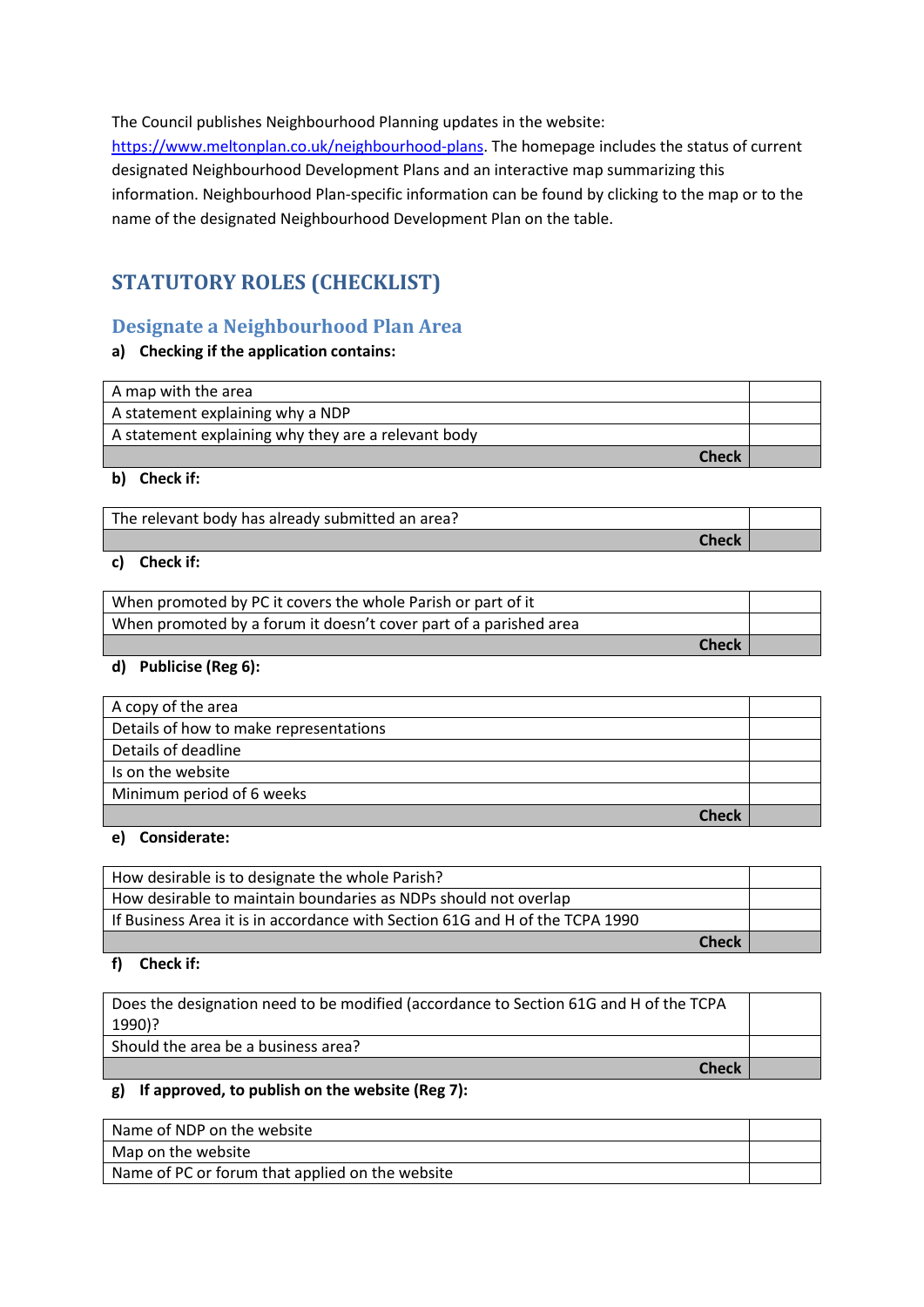**Check**

**Check**

**Check**

#### **h) If refused, to publish on the website (Reg 7):**

| Decision statement of reasons (Decision Document)                |  |
|------------------------------------------------------------------|--|
| Details on where and when the Decision Document can be inspected |  |
| <b>Check</b>                                                     |  |

## **i) Publicise:**

Map with all the NDP designated on the website inc. business areas

# <span id="page-2-0"></span>**Designate a Neighbourhood Forum (not relevant at the moment)**

## <span id="page-2-1"></span>**Preparation of the Neighbourhood Development Plan**

Provide assistance or advice

# <span id="page-2-2"></span>**Receipt and assessment of the draft NDP by the Council**

#### **a) Check if:**

| Is not a repeat proposal (1990 Act Schedule 4B para 5 and reg 18) |  |
|-------------------------------------------------------------------|--|
| Check                                                             |  |

#### **b) Check if (reg 15):**

| Body submitting is authorised by the Localism Act                                      |  |
|----------------------------------------------------------------------------------------|--|
|                                                                                        |  |
| Regulations of the Localism Act have been complied                                     |  |
| There has been a 6 week pre-submission consultation                                    |  |
| Draft plan includes: map/statement identifying the NDP area                            |  |
| Draft plan includes: consultation statement (who was consulted, summaries and          |  |
| addressed in the NDP if relevant)                                                      |  |
| Draft plan includes: The proposed NDP                                                  |  |
| Draft plan includes: A statement explaining the NDP meets 'basic conditions' on para 8 |  |
| schedule 4B to the 1990 Act                                                            |  |
| Draft plan includes (where appropriate): information to enable enviro assessment (e.g. |  |
| Conservation of Habitats and Species Reg 2010 or EA of Plans and Programmes Reg 2004)  |  |
| <b>Check</b>                                                                           |  |

#### **c) Notify:**

| If MBC is satisfied with the above                                                       |  |
|------------------------------------------------------------------------------------------|--|
| If not satisfied, reasons in a Decision Statement in accordance with Reg 19 and Schedule |  |
| 4B, para 6 (4) (b) and para 8 of the TCPA 1990                                           |  |
| <b>Check</b>                                                                             |  |

## **d) Publicise (Reg 16):**

| In accordance to Reg 16                     |  |
|---------------------------------------------|--|
| At least 6 weeks                            |  |
| Invite to representations                   |  |
| Notify bodies on the Consultation Statement |  |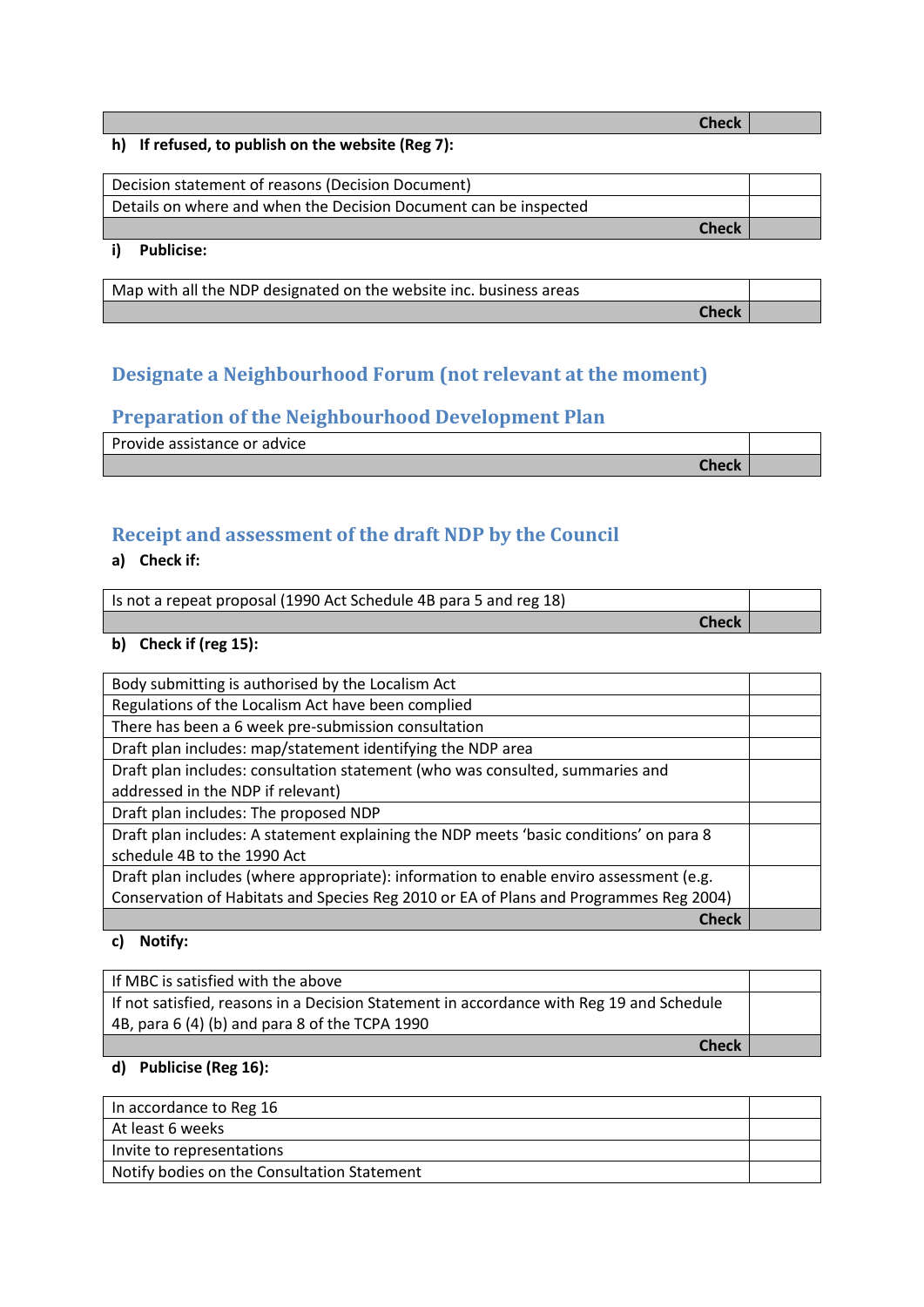# <span id="page-3-0"></span>**Examination**

#### **a) Should:**

| Appoint an examiner                |  |
|------------------------------------|--|
| Agree appointment with PC or Forum |  |
| <b>Check</b>                       |  |

**b) Submit:**

| Draft NDP                                                                           |  |
|-------------------------------------------------------------------------------------|--|
| Supporting documents                                                                |  |
| Representations                                                                     |  |
| Submission ASAP according with Reg 17 and Reg 102A of the Conservation and Habitats |  |
| and Species Regulations 2010                                                        |  |
| Check                                                                               |  |

#### **c) Coordinate:**

| Arrangements for examination with examiner |  |
|--------------------------------------------|--|
| Check                                      |  |

## **d) Publicise:**

| Examiner's Report ASAP |  |
|------------------------|--|
| Check                  |  |

# **e) Check Examiner's report and:**

| Decide which action in response of Examiner's recommendations               |  |
|-----------------------------------------------------------------------------|--|
| Be satisfied with the draft Plan                                            |  |
| NDP compatible with Convention rights                                       |  |
| NDP has regard of the National policy and guidance                          |  |
| Contributes to sustainable development                                      |  |
| In general conformity with the (strategic) policies of the development plan |  |
| Does not breach EU obligations (SEA Directive 2001/42/EC)                   |  |
| Making the NDP not likely to have significant effects on an European site   |  |
|                                                                             |  |

## **f) Consider:**

| If the decision differs from the Examiner's recommendations          |  |
|----------------------------------------------------------------------|--|
| If differs, in accordance with Schedule 4B, para 13 of the TCPA 1990 |  |
| <b>Check</b>                                                         |  |

# **g) Publicise (Reg 18 and 19):**

| A Decision Statement                               |  |
|----------------------------------------------------|--|
| Send a copy to PC or Forum and people              |  |
| Send a copy to people who requested to be notified |  |
| <b>Check</b>                                       |  |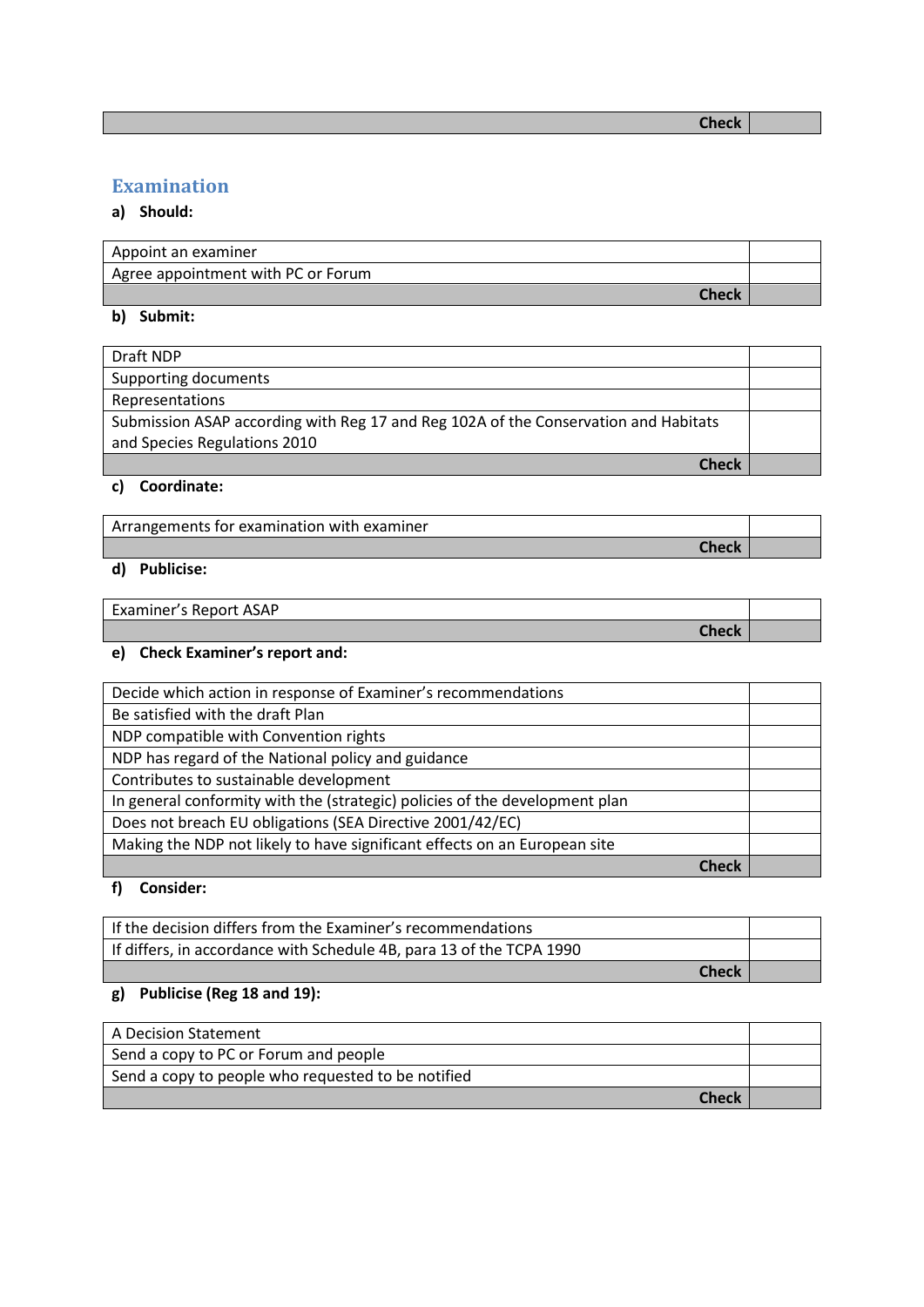## <span id="page-4-0"></span>**Referendums**

## **a) Should:**

| Liaise with Electoral Services to coordinate arrangements |  |
|-----------------------------------------------------------|--|
| Check                                                     |  |

#### **b) If requested by Electoral Services, to contribute:**

| On the production of an Information Statement (Reg 4 of Neighbourhood Planning  |  |
|---------------------------------------------------------------------------------|--|
| (Referendums) Regulations 2012).                                                |  |
| Including information on town and country planning (and neighbourhood planning) |  |
| <b>Check</b>                                                                    |  |

#### **c) Ensure that:**

| If a business referendum, at least 56 days before the referendum electoral services in the |  |
|--------------------------------------------------------------------------------------------|--|
| Council must publish the Information Statement and specified documents on the website      |  |
| Same document available for inspection in the main offices                                 |  |
| Same documents available in at least, one other premises open to public                    |  |
| If a residential referendum, 28 days                                                       |  |
| <b>Check</b>                                                                               |  |

#### **d) Publicise:**

| If referendum is yes (50% +1), publish a Decision Statement Reg 18 and 19 with reasons |  |
|----------------------------------------------------------------------------------------|--|
| If referendum is no, plan proposal declined on the Decision Statement                  |  |
| <b>Check</b>                                                                           |  |

#### **e) Publicise (reg 20):**

| Deciding to make the NDP under Section 38A (4) of the 2004 Act      |  |
|---------------------------------------------------------------------|--|
| On the website, details of where and when the plan may be inspected |  |
| <b>Check</b>                                                        |  |

# <span id="page-4-1"></span>**NON-STATUTORY ROLES**

These are given, whenever it is possible, as support to the production of Neighbourhood Plans:

| <b>Attending and facilitating meetings</b>                                        |  |
|-----------------------------------------------------------------------------------|--|
| <b>Creation of maps for NDP workshops</b>                                         |  |
| <b>Creation of NDP interactive policies map</b>                                   |  |
| Printing of large scale maps for NDP workshops (further printing will be charged) |  |
| <b>Arranging training sessions</b>                                                |  |
| Detailed consultation responses at Regulations 14 and 16                          |  |
| "Critical Friend" for surveys                                                     |  |
| Assisting groups to find contacts in other organizations                          |  |
| Updating groups with relevant changes on the NPPF/NPPG                            |  |

#### <span id="page-4-2"></span>**Examples of what has been done so far (non-statutory roles)**

- Attending to NDP and PC meetings, even for areas that have not been designated yet. Examples: Frisby on the Wreake NDP, Bottesford NDP or Stathern PC.
- Creating (using GIS expertise) and printing maps for NDP workshops. Examples: Hoby with Rotherby NDP, Gaddesby NDP or Somerby NDP.